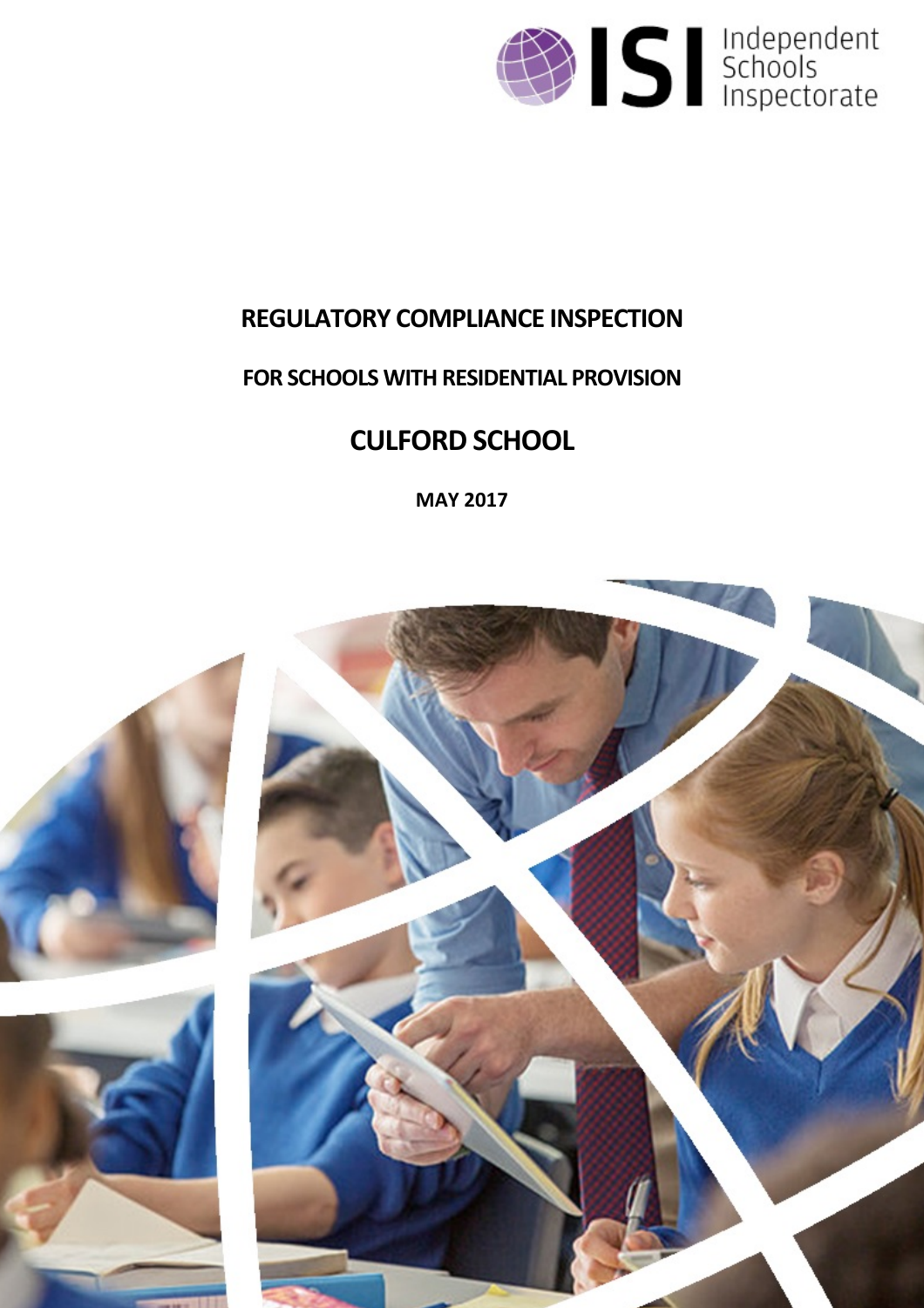# **School's details**

| <b>School</b>                    | <b>Culford School</b>                                                                                                                                                                                                                                                                                                                                                                                            |     |                   |     |
|----------------------------------|------------------------------------------------------------------------------------------------------------------------------------------------------------------------------------------------------------------------------------------------------------------------------------------------------------------------------------------------------------------------------------------------------------------|-----|-------------------|-----|
| <b>DfE Number</b>                | 935/6053                                                                                                                                                                                                                                                                                                                                                                                                         |     |                   |     |
| <b>Registered charity number</b> | 310486                                                                                                                                                                                                                                                                                                                                                                                                           |     |                   |     |
| <b>Address</b>                   | <b>Culford School</b><br>Culford<br><b>Bury St Edmunds</b><br>Suffolk<br><b>IP28 6TX</b>                                                                                                                                                                                                                                                                                                                         |     |                   |     |
| <b>Telephone number</b>          | 01284 728615                                                                                                                                                                                                                                                                                                                                                                                                     |     |                   |     |
| <b>Email address</b>             | hmpa@culford.co.uk                                                                                                                                                                                                                                                                                                                                                                                               |     |                   |     |
| Headmaster                       | Mr Julian Johnson-Munday                                                                                                                                                                                                                                                                                                                                                                                         |     |                   |     |
| <b>Chair of governors</b>        | Air Vice Marshal Steven Abbott                                                                                                                                                                                                                                                                                                                                                                                   |     |                   |     |
| Age range                        | 3 to 18                                                                                                                                                                                                                                                                                                                                                                                                          |     |                   |     |
| Number of pupils on roll         | 677                                                                                                                                                                                                                                                                                                                                                                                                              |     |                   |     |
|                                  | <b>Boys</b>                                                                                                                                                                                                                                                                                                                                                                                                      | 380 | Girls             | 297 |
|                                  | Day pupils                                                                                                                                                                                                                                                                                                                                                                                                       | 413 | <b>Boarders</b>   | 264 |
|                                  | <b>EYFS</b>                                                                                                                                                                                                                                                                                                                                                                                                      | 40  | <b>Juniors</b>    | 218 |
|                                  | <b>Seniors</b>                                                                                                                                                                                                                                                                                                                                                                                                   | 281 | <b>Sixth Form</b> | 138 |
| Pupils' ability                  | Nationally standardised test data provided by the<br>school indicate that the ability of the pupils on entry<br>is above average.                                                                                                                                                                                                                                                                                |     |                   |     |
| Pupils' needs                    | The number of pupils requiring support for special<br>educational needs and/or disabilities (SEND) is 114.<br>They require support with dyslexia and specific<br>learning difficulties. None of these pupils has a<br>statement of special educational needs or an<br>education, health and care (EHC) plan. There are 84<br>pupils with English as an additional language (EAL),<br>47 of whom receive support. |     |                   |     |
| History of the school            | Founded in 1881 by the Methodist Church as the<br>East Anglian School for Boys, the school moved to<br>its present site of 480 acres near the town of Bury St<br>Edmunds in 1935. In 1972, it amalgamated with the<br>East Anglian School for Girls, remaining a Methodist                                                                                                                                       |     |                   |     |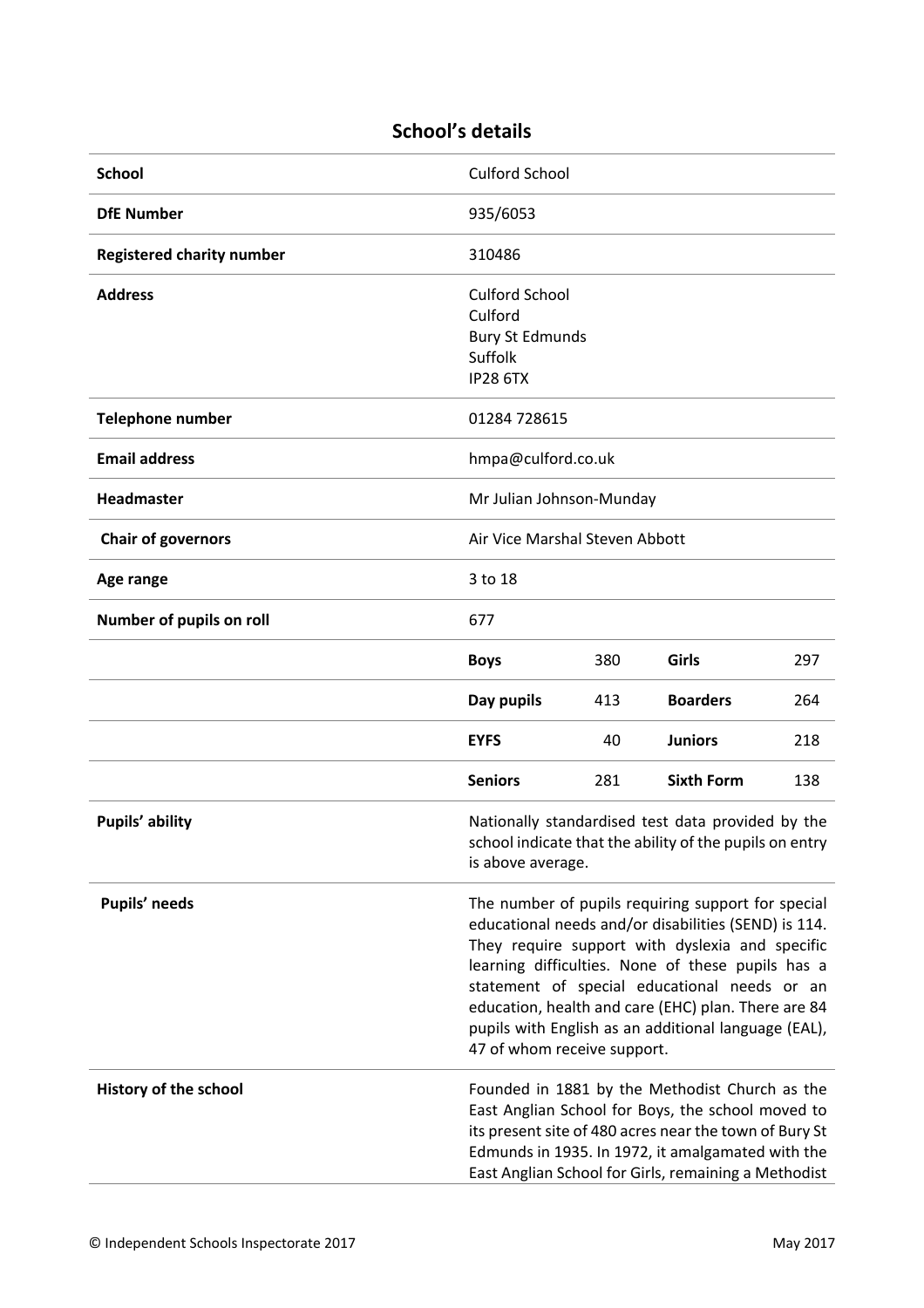|                                          | school.                                                                                                                                                                                                                                                                                                                                                                                                |
|------------------------------------------|--------------------------------------------------------------------------------------------------------------------------------------------------------------------------------------------------------------------------------------------------------------------------------------------------------------------------------------------------------------------------------------------------------|
| <b>Ownership and governing structure</b> | The school's work is overseen by the Methodist<br>Independent Schools Trust (MIST). There is a local,<br>advisory governing body on which MIST is<br>represented.                                                                                                                                                                                                                                      |
| <b>School structure</b>                  | The pre-preparatory School, including separate<br>buildings for Nursery and Reception children, and<br>the preparatory school, are in separate buildings on<br>the site, each with their own head, while the<br>headmaster of the senior school has overall<br>responsibility for the whole school. There are four<br>boarding houses for senior pupils and one for junior<br>pupils on the main site. |
| <b>Other useful information</b>          | The school welcomes pupils of all faiths and<br>denominations and those with none.                                                                                                                                                                                                                                                                                                                     |
| <b>Inspection dates</b>                  | 24 to 25 May 2017                                                                                                                                                                                                                                                                                                                                                                                      |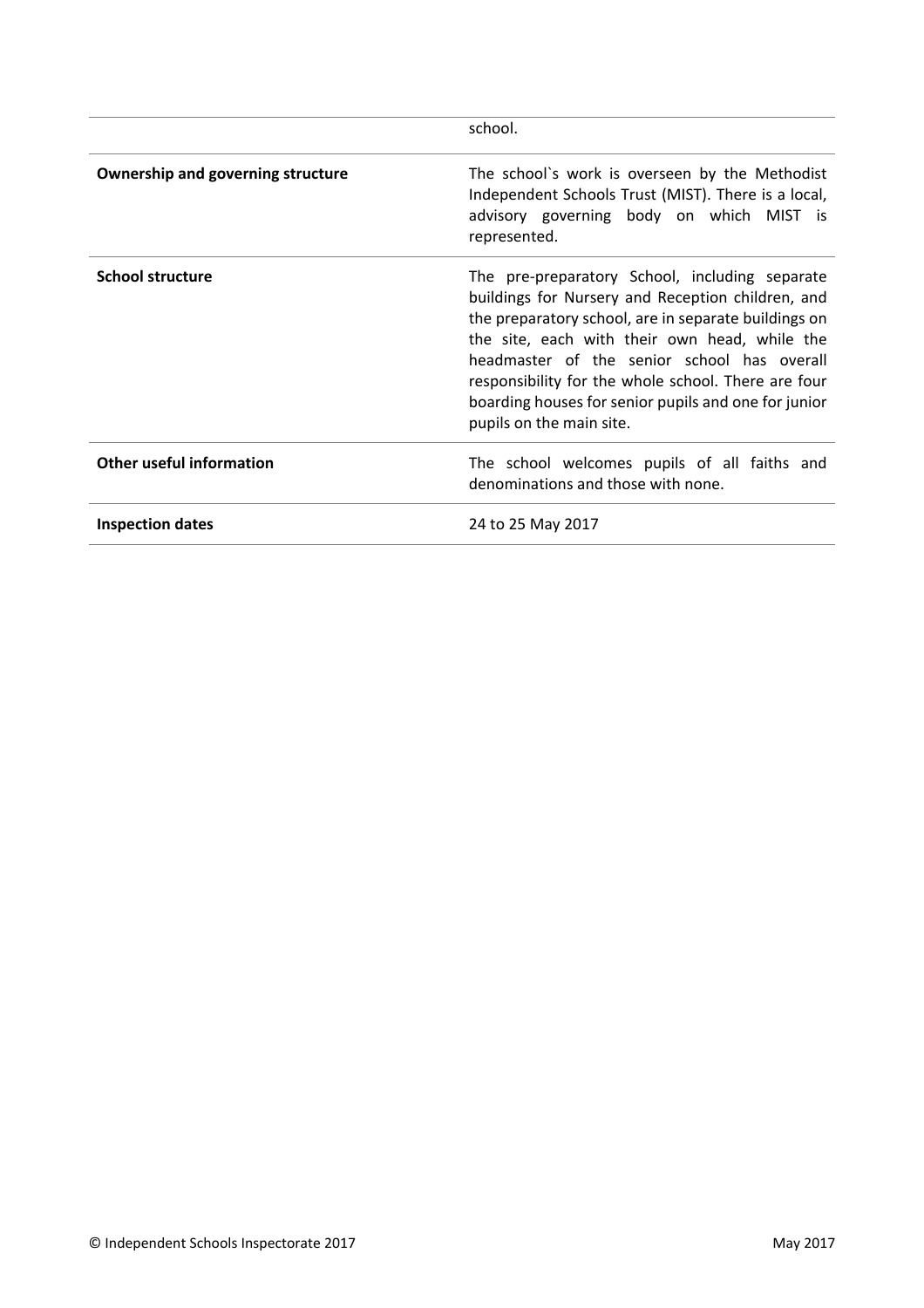#### **PREFACE**

The registration authority for independent schools is the Department for Education (DfE), which directs inspection according to a specified frequency or at any time where the DfE has particular concerns about a school. The Independent Schools Inspectorate (ISI) is the body approved by the Secretary of State for the purpose of inspecting schools which are, or whose heads are, in membership of the associations which form the Independent Schools Council (ISC) and reporting on the extent to which they meet the Independent School Standards ("the standards") in the Schedule to the Education (Independent School Standards) Regulations 2014. Accordingly, inspection records whether the school meets each of these standards, which are arranged in eight Parts, each of which is divided into separate paragraphs. The inspection of schools that have early years settings not requiring registration similarly records whether the school complies with key provisions of the Early Years Foundation Stage statutory framework, and for registered settings the full range of the Early Years Foundation Stage provisions is considered. Additionally, the inspection reports on the school's accessibility plan under Schedule 10 of the Equality Act 2010 and the ban on corporal punishment under section 548 of the Education Act 1996. It comments on the progress made by the school in meeting the compliance action points set out in the school's most recent statutory inspection.

This inspection also contains specific judgements on the National Minimum Standards for Boarding Schools ('boarding NMS'). It also comments on the progress made by the school in meeting the compliance action points set out in the most recent statutory boarding inspection and it judges the extent to which the school currently meets the boarding NMS. It identifies any standards which the school does not meet and requires action to meet them. Findings are distributed across sections relating to the eight Parts of the standards.

All association independent schools will have an inspection within three yearsfrom April 2016, in accordance with the Framework. The inspection may be of COMPLIANCE ONLY or of EDUCATIONAL QUALITY AND COMPLIANCE depending on a number of factors, including findings from their most recent inspection. Schools judged not to meet the standards, including the boarding NMS, following their inspection may also be subject to a progress monitoring visit before their next routine inspection. The progress monitoring visit will judge whether the school has taken the necessary action to meet any unmet standards and any qualitative concerns identified at their previous inspection.

**This is a COMPLIANCE ONLY inspection and as such reports only on the school's compliance with the standards, including the boarding NMS.** The standards represent minimum requirements and judgements are given either as **met** or as **not met**. All schools are required to meet all the standards applicable to them. Where the minimum requirements are not met, this is clearly indicated in the relevant section of the report and the school is required to take the actions specified.

The inspection does not include matters that are outside of the regulatory framework described above, such as:

- (i) the school's aims;
- (ii) an exhaustive health and safety audit;
- (iii) compliance with data protection requirements;
- (iv) an in-depth examination of the structural condition of the school, its services or other physical features;
- (v) contractual arrangements with parents;
- (vi) an investigation of the financial viability of the school or its accounting procedures.

Where necessary, National Curriculum nomenclature is used to refer to year groups. Links to the full regulations and requirements can be found here: The [Independent](http://www.legislation.gov.uk/uksi/2014/3283/contents/made) School Standards Regulations, [National](https://www.gov.uk/government/uploads/system/uploads/attachment_data/file/416186/20150319_nms_bs_standards.pdf) Minimum [Standards](https://www.gov.uk/government/uploads/system/uploads/attachment_data/file/416186/20150319_nms_bs_standards.pdf) for Boarding Schools, Early Years [Foundation](https://www.gov.uk/government/publications/early-years-foundation-stage-framework--2) Stage Statutory Framework.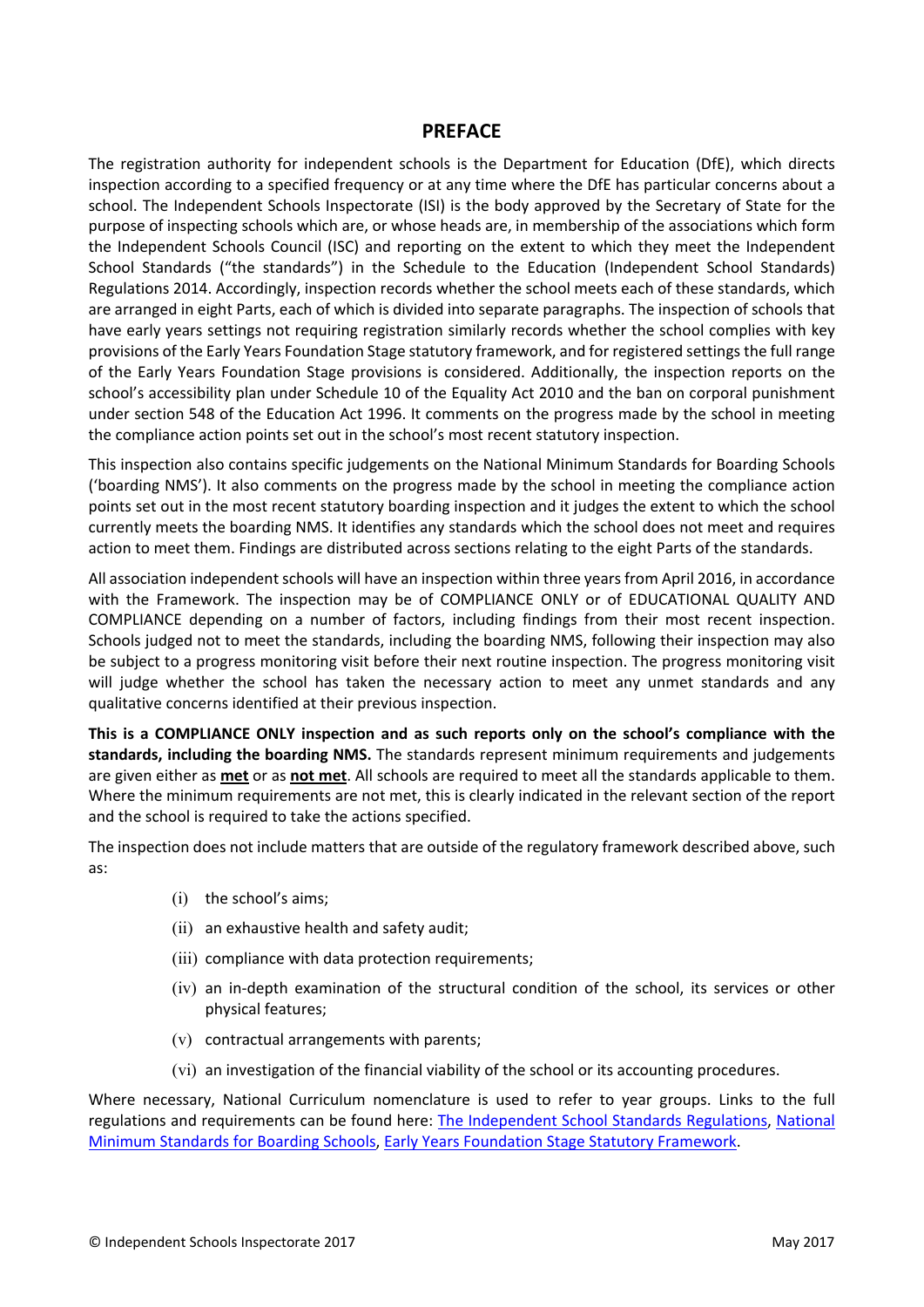## **SUMMARY EVALUATION**

**The school meets the standards in the schedule to the Education (Independent School Standards) Regulations 2014, the National Minimum Standards for Boarding Schools 2015, and relevant requirements of the statutory framework for the Early Years Foundation Stage, and associated requirements, and no further action is required as a result of this inspection.**

# **PART 1**

# **Quality of education provided**

In the junior school, the school uses its own framework to determine attainment, instead of the national framework.

At GCSE in the years 2013 to 2014, for which data are available, performance has been above the national average for maintained schools. In the sixth form, A-level results in the years 2013 to 2014 have been in line with the national average for sixth formers in maintained schools.

The curriculum is documented, supported by appropriate plans and schemes of work for the pupils and covers the required breadth of material. The teaching enables pupils to make good progress, encompasses effective behaviour management and is supported by suitable resources. A suitable framework for the assessment of pupils' performance is in place.

**The standards relating to the quality of education [paragraphs 1–4] are met.**

# **PART 2**

# **Spiritual, moral, social and cultural development of pupils**

Principles and values are actively promoted which facilitate the personal development of pupils as responsible, tolerant, law-abiding citizens. Boarders' views are actively encouraged and their opinions and concerns are appropriately considered by staff. Any prefect system operating in the school is suitably managed.

**The standard relating to spiritual, moral, social and cultural development [paragraph 5] and NMS 17 and 19 are met.**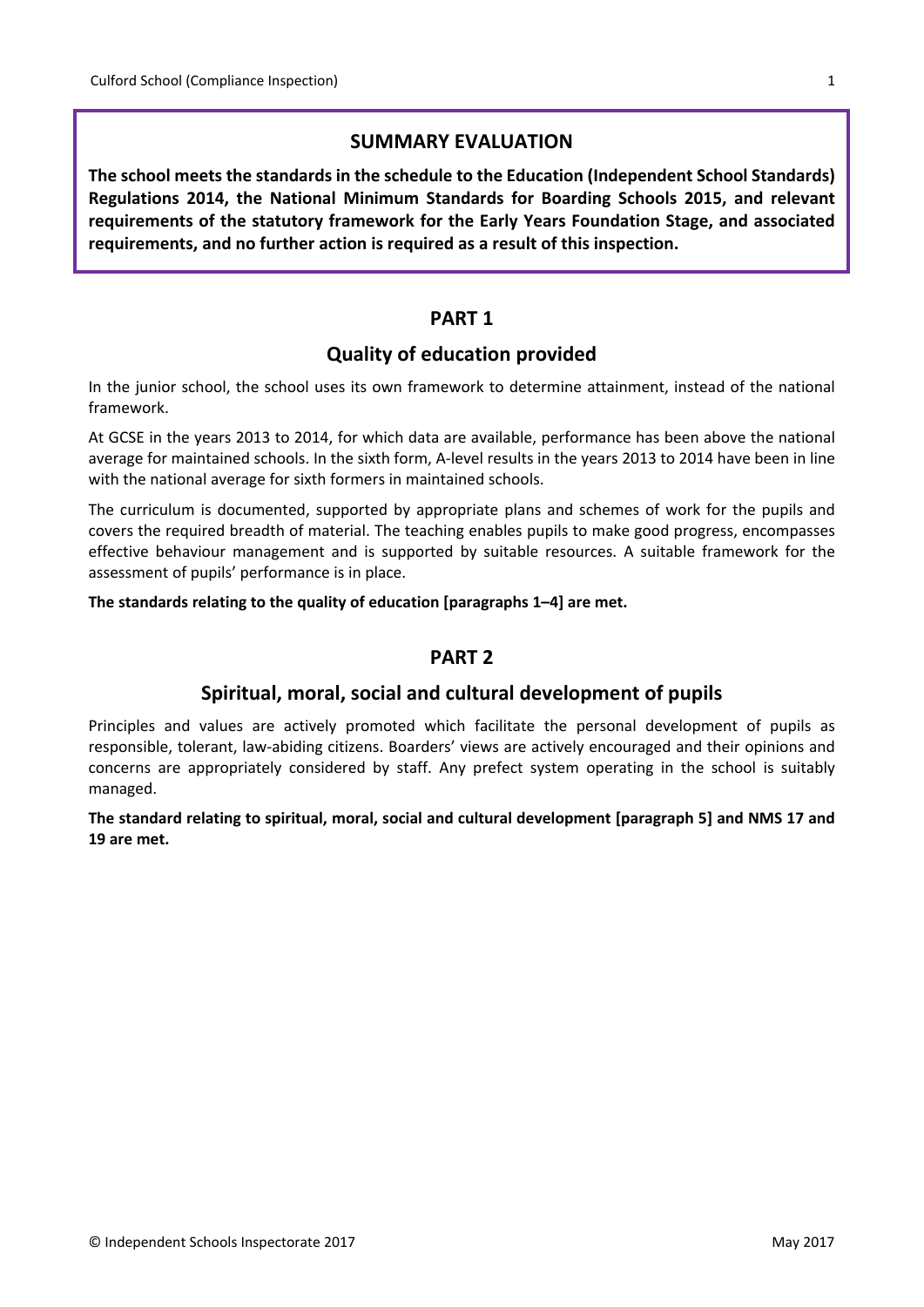# **PART 3**

# **Welfare, health and safety of pupils**

Arrangements are made to safeguard and promote the welfare of pupils by means that pay due regard to current statutory guidance; good behaviour is promoted; bullying is prevented so far as reasonably practicable; health and safety requirements are met, including those relating to fire safety; provision is made for first aid. Pupils are properly supervised; admission and attendance registers are maintained, as required, and there is a strategic approach to risk assessment. A disability access plan is in place.

An appropriate induction process for pupils new to boarding is implemented, and suitable provision is made for boarders' medical and health care, their food and drink and for managing boarders' laundry and possessions. Boarders have suitable contact with friends and family and access to a programme of activities. Boarding staff are appropriately trained and deployed.

**The standards relating to welfare, health and safety [paragraphs 6–16], the requirement of Schedule 10 of** the Equality Act 2010, the ban on corporal punishment under section 548 of the Education Act 1996, and **NMS 2–4, 6–12, 15 and 16 are met.**

# **PART 4**

# **Suitability of staff, supply staff, and proprietors**

The school makes appropriate checks to ensure the suitability of staff, supply staff, and proprietors and a register is kept as required. Visitors to boarding accommodation are appropriately supervised and the school's arrangements for guardianship are suitably managed.

The standards relating to the suitability of those in contact with pupils at the school [paragraphs 17-21] **and NMS 14 are met.**

# **PART 5**

#### **Premises of and accommodation at schools**

Suitable toilet, changing and showering facilities for pupils and appropriate accommodation for their medical and therapy needs are provided. The premises are maintained to a standard commensurate with health and safety; acoustics and lighting are appropriate; water provision is adequate. Suitable outdoor space is provided for physical education and outdoor play. Boarding accommodation is adequate for the needs of all boarders, and safeguards and promotes their welfare.

#### **The standards relating to the premises and accommodation [paragraphs 22–31] and NMS 5 are met.**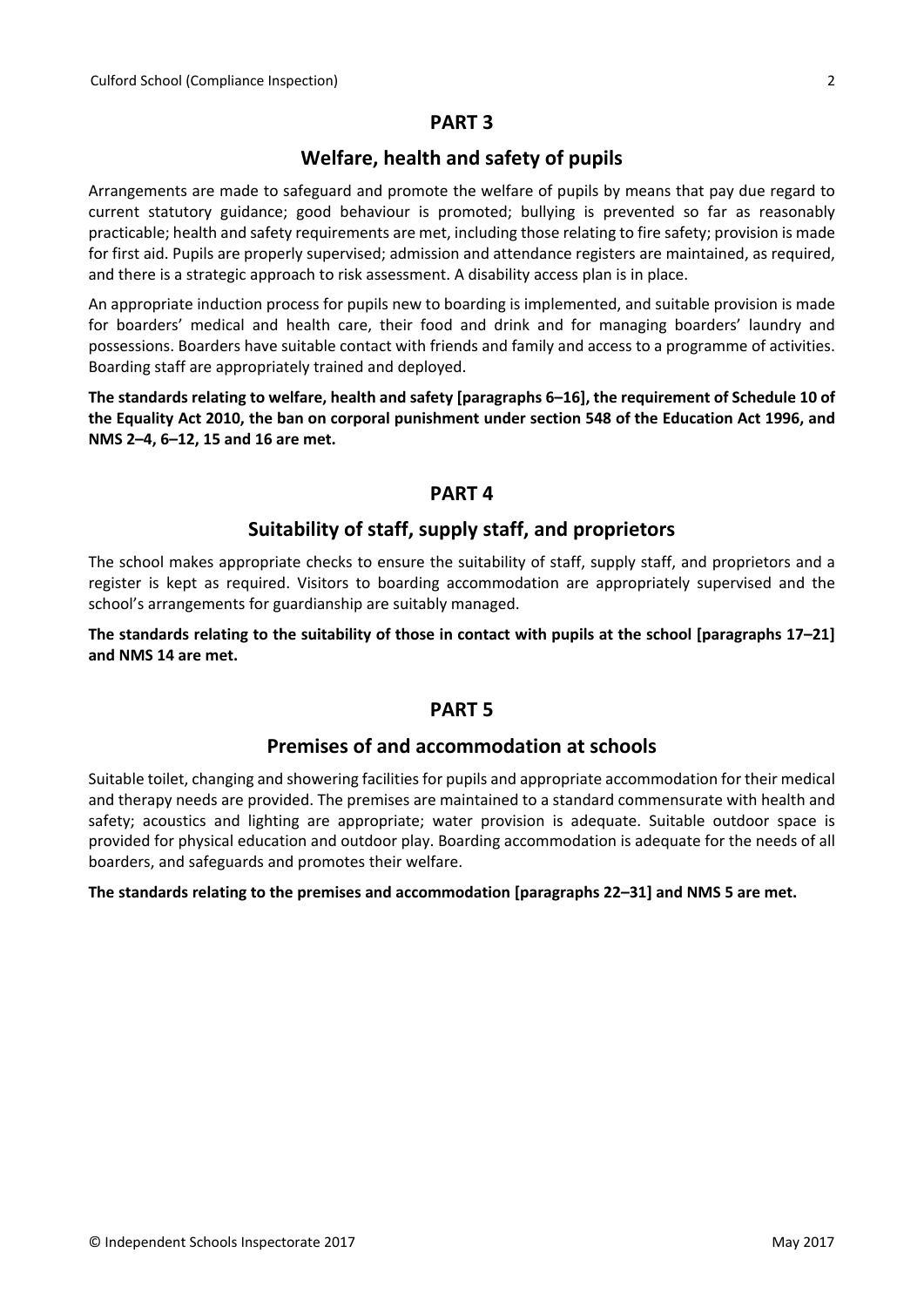# **PART 6**

# **Provision of information**

A range of information is variously published, provided or made available to parents, inspectors and the Department for Education. These include details about the proprietor, the ethos of the school and the curriculum, and of the school's arrangements for admission, behaviour and exclusions, bullying, health and safety, first aid, details of the complaints procedure, and the number of complaints registered under the formal procedure during the preceding school year, and the provision for those with education, health and care plans or English as an additional language. They also include particulars of the school's academic performance during the preceding school year, and its results in public examinations, inspection reports and (for parents only) a report at least annually of their own child's progress. The safeguarding policy is posted on the school's website. A suitable statement of boarding principles and practice is published by the school.

#### **The standard relating to the provision of information [paragraph 32] and statement of boarding principles [NMS 1] are met.**

# **PART 7**

# **Manner in which complaints are handled**

Parental complaints, if any, are handled effectively through a three-stage process (informal, formal and a hearing before a panel of three, one of whom is independent of the school). Each stage has clear time scales, and at the third stage the panel can make findings and recommendations which are communicated to the complainant. Records are kept appropriately, including of any action taken, whether or not a complaint is successful, and identifying those relating to the boarding provision.

#### **The standard relating to the handling of complaints [paragraph 33] and NMS 18 are met.**

# **PART 8**

# **Quality of leadership in and management of schools**

The proprietor ensures that the leadership and management demonstrate good skills and knowledge, and fulfil their responsibilities effectively, so that the other standards are consistently met and they actively promote the well-being of the pupils. Appropriate leadership and management of boarding ensure that the required policies and records are maintained and effectively monitored.

#### **The standard relating to leadership and management of the school [paragraph 34] and NMS 13 are met.**